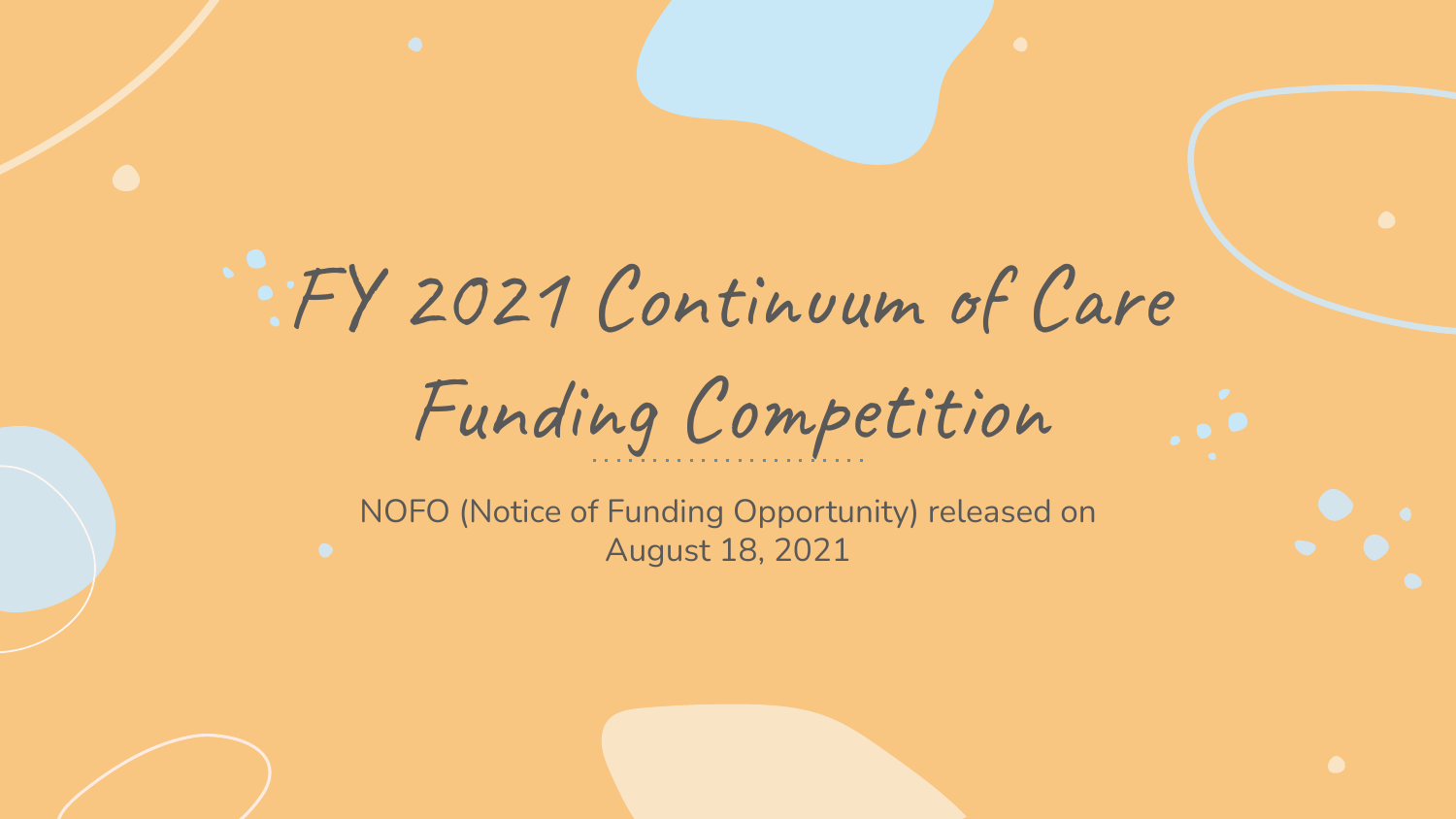What is the CoC Program?

According to HUD FY 2021 NOFO, p. 2

Program designed to:

- Promote a community wide commitment to the goal of ending homelessness
- Provide funding for efforts by nonprofit providers, states, Indian Tribes or tribally designated housing entities, and local governments to quickly rehouse homeless individuals, families, persons fleeing domestic violence, dating violence, sexula assault, and stalking, and you while minimizing the trauma and dislocation caused by homelessness
- Promote access to and effective utilization of mainstream programs by homeless individuals and families
- Optimize self-sufficiency among those experiencing homelessness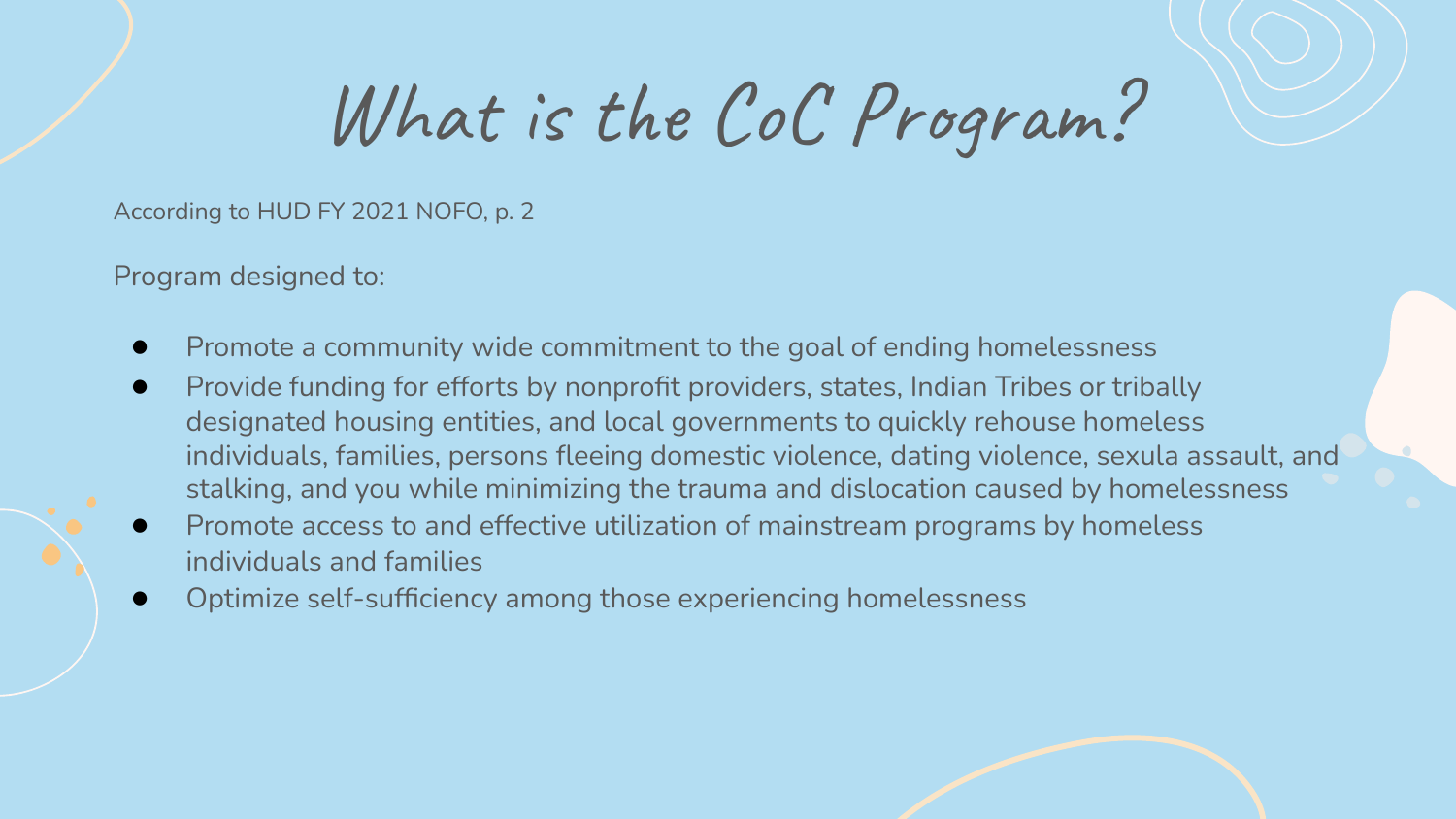## How much funding is available for FY 2021 Competition?

**Nationally**: Approximately \$2.656 billion

**Locally**: Estimated ARD (Annual Renewal Demand): \$3,832,070 Tier 1: \$3,832,070 CoC Bonus: \$191,604 DV Bonus: \$314,220 CoC Planning: \$114,962

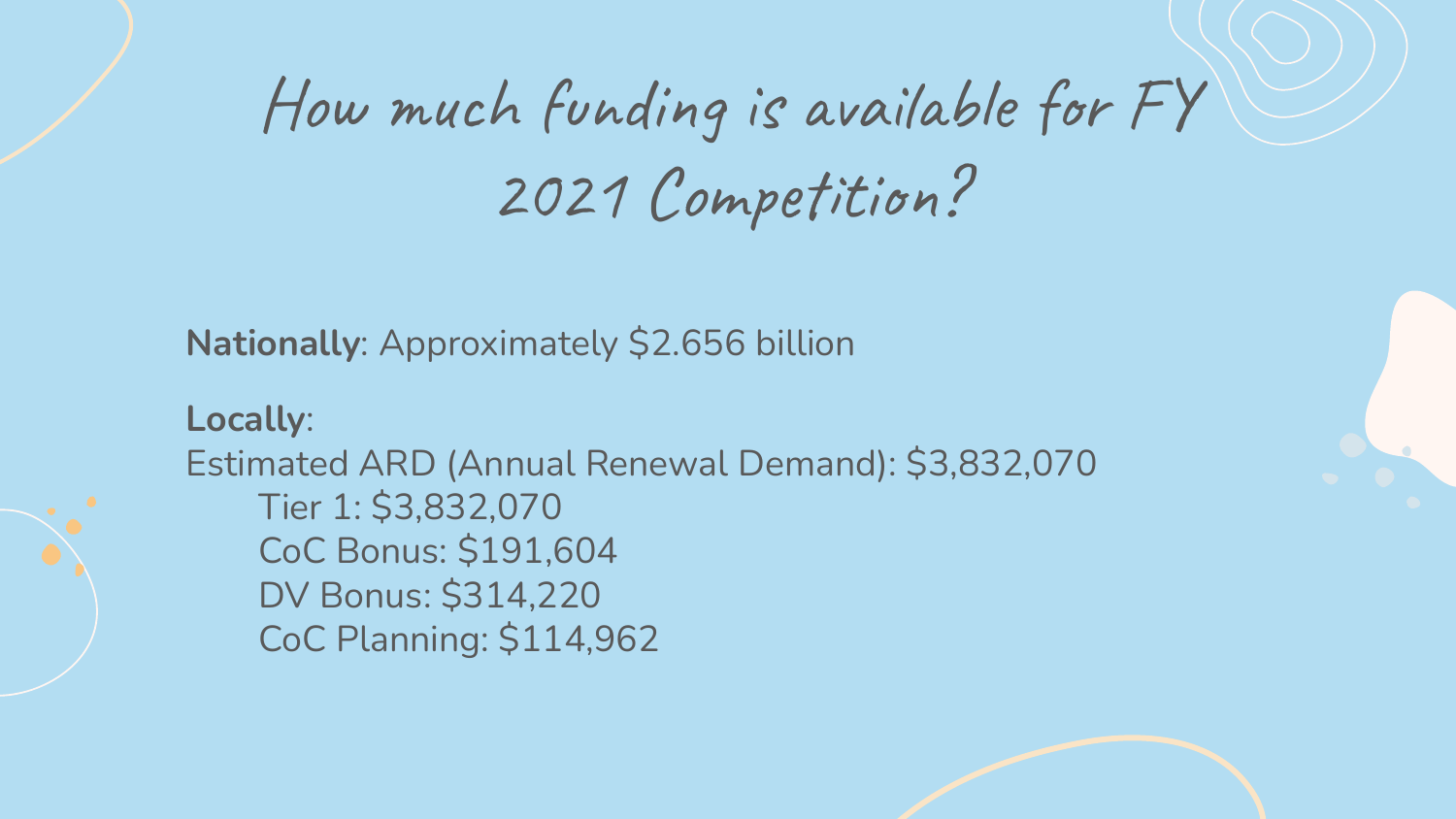### How are CoC funds currently used in Madison/Dane CoC?

**Permanent Supportive Housing** Dane County Housing Initiatives **Tellurian** Porchlight YWCA Madison The Road Home

**Coordinated Entry** Institute for Community Alliances

**Planning Grant** Alliances City of Madison - CoC Coordinator Position

### **Rapid Rehousing**

Tenant Resource Center The Salvation Army Lutheran Social Services Community Action **Coalition** 

**Homeless Management Information System (HMIS)**

Institute for Community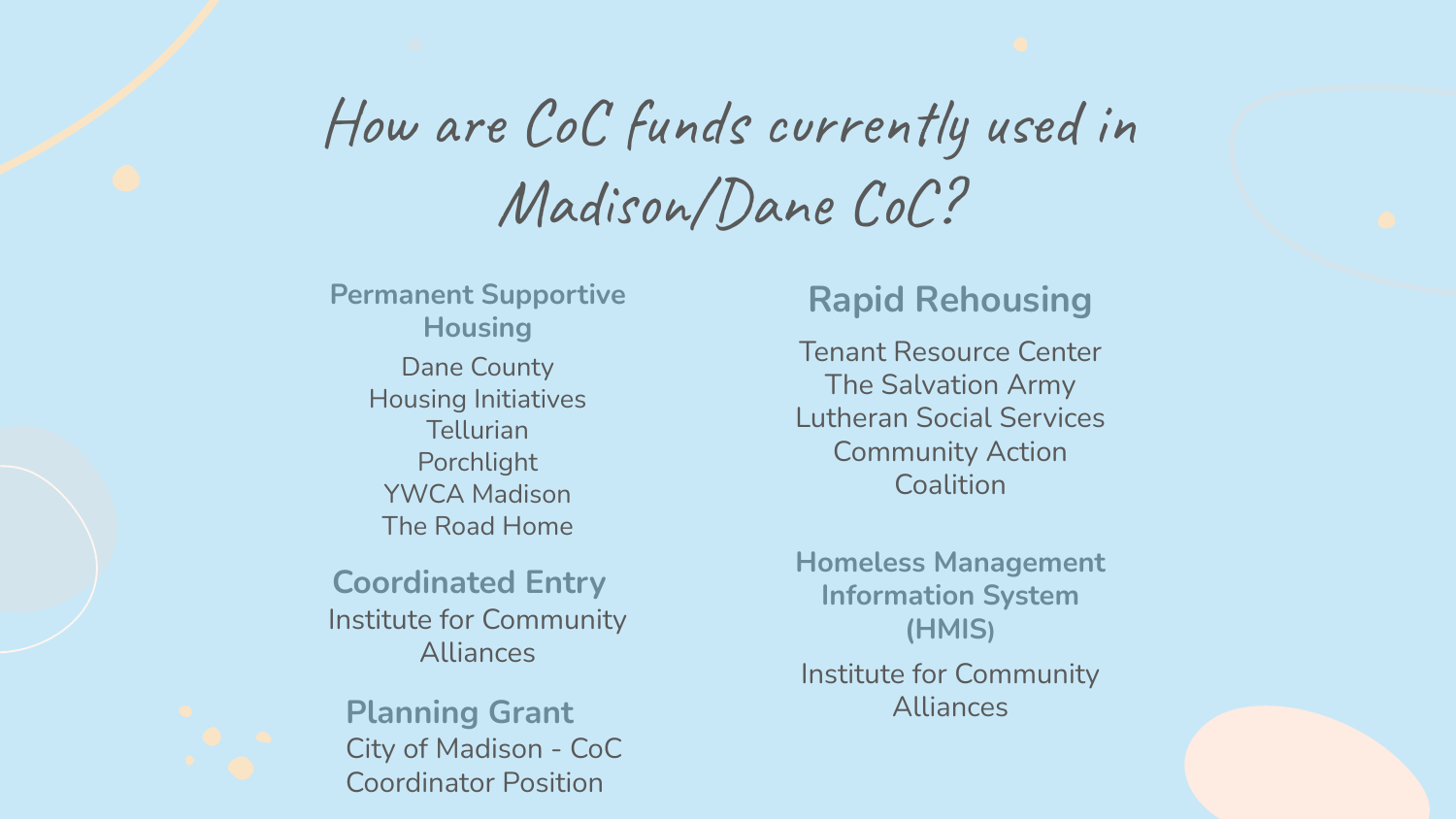## HUD's Policy Priorities

- Ending homelessness for all persons
- Use a Housing First approach
- **Reducing Unsheltered Homelessness**
- **Improving System Performance**
- Partnering with Housing, Health, and Service Agencies
- Racial Equity
- Persons with Lived Experience

NOFO, p.9-11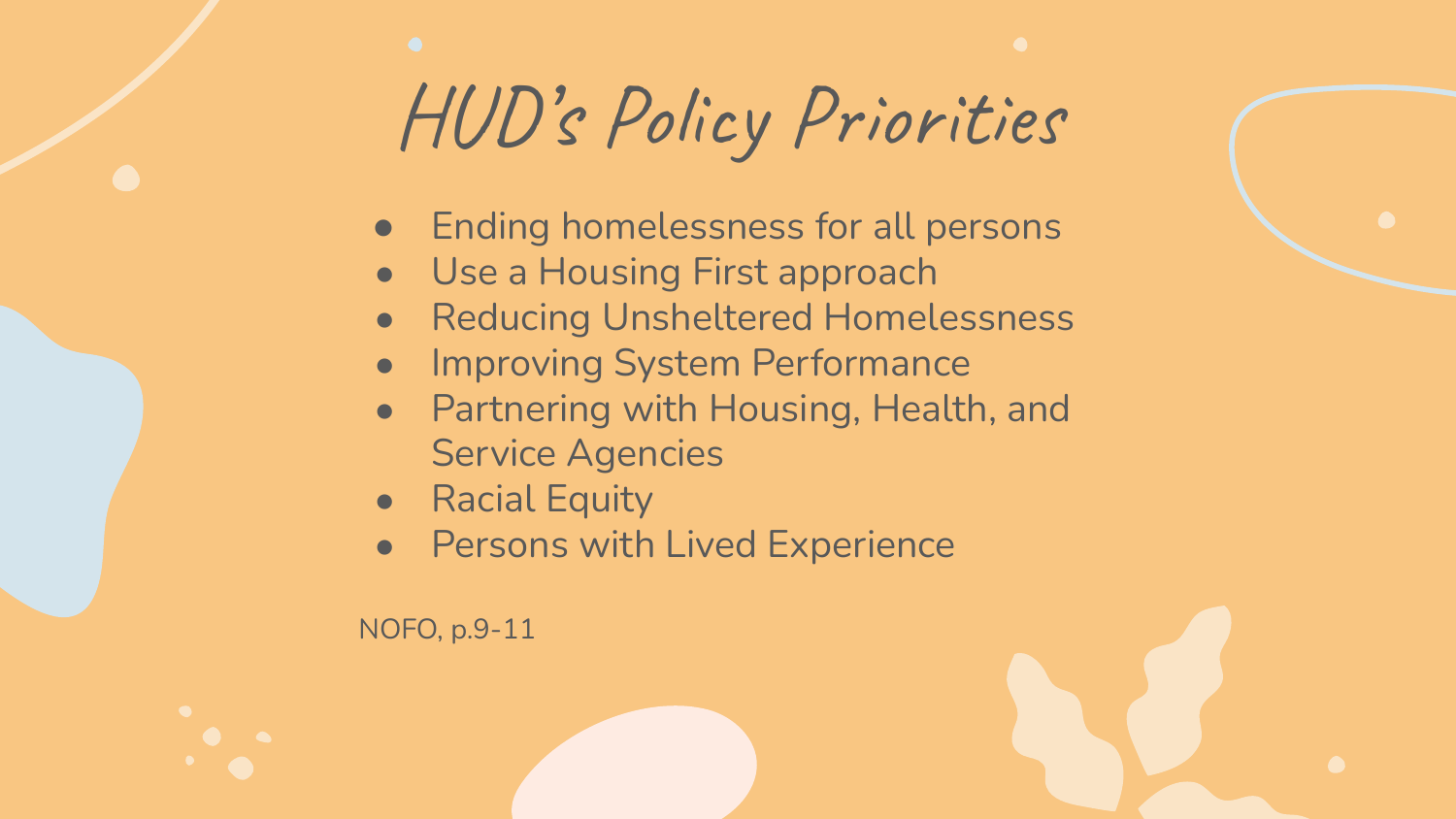CoC Consolidated Application

Due November 16, 2021

Made up of 3 parts:

- FY 2021 CoC Application (pgs 59-78 of NOFO give basics of questions and scoring)
- FY 2021 Project Applications
- FY 2021 CoC Priority Listing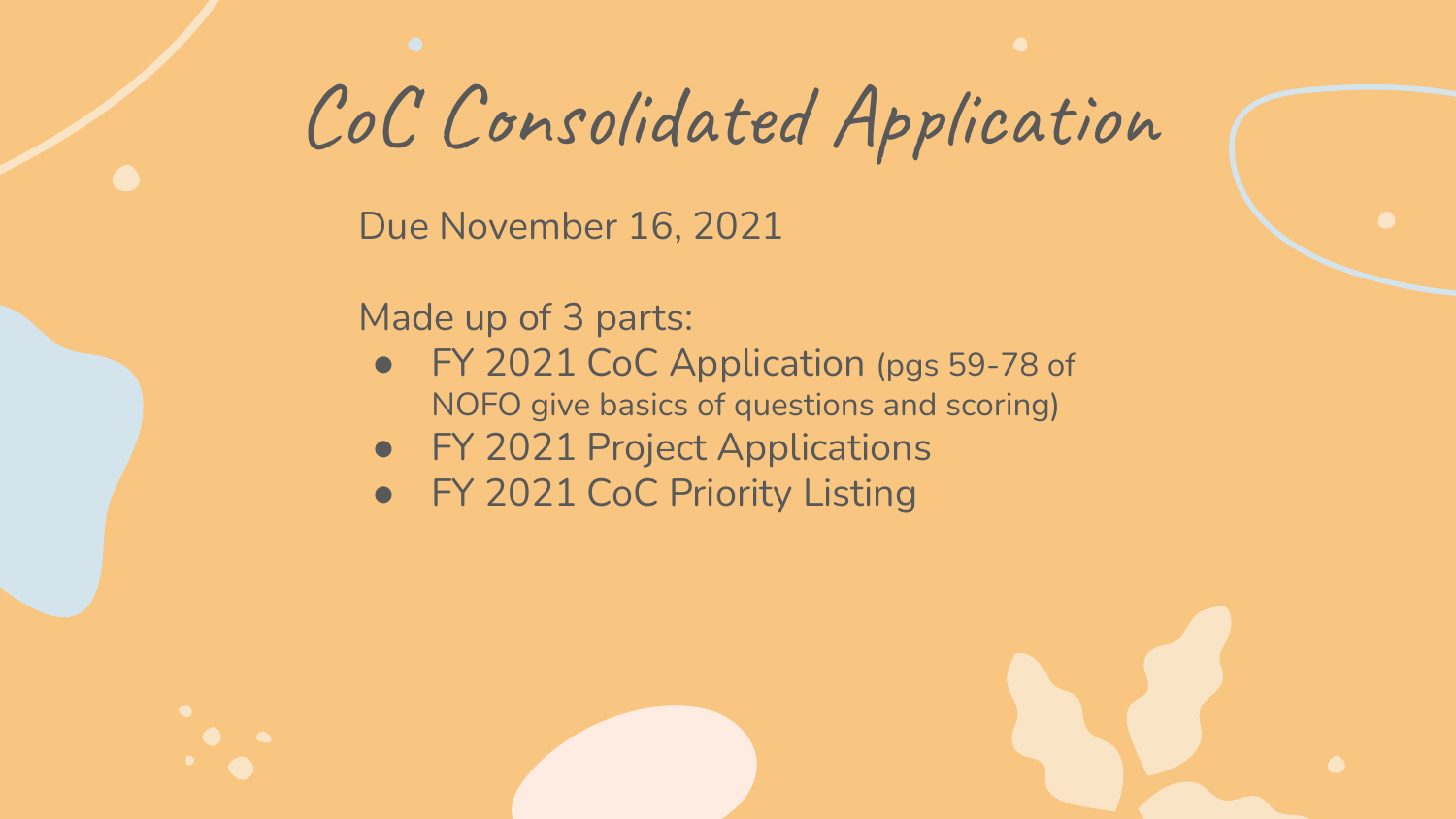

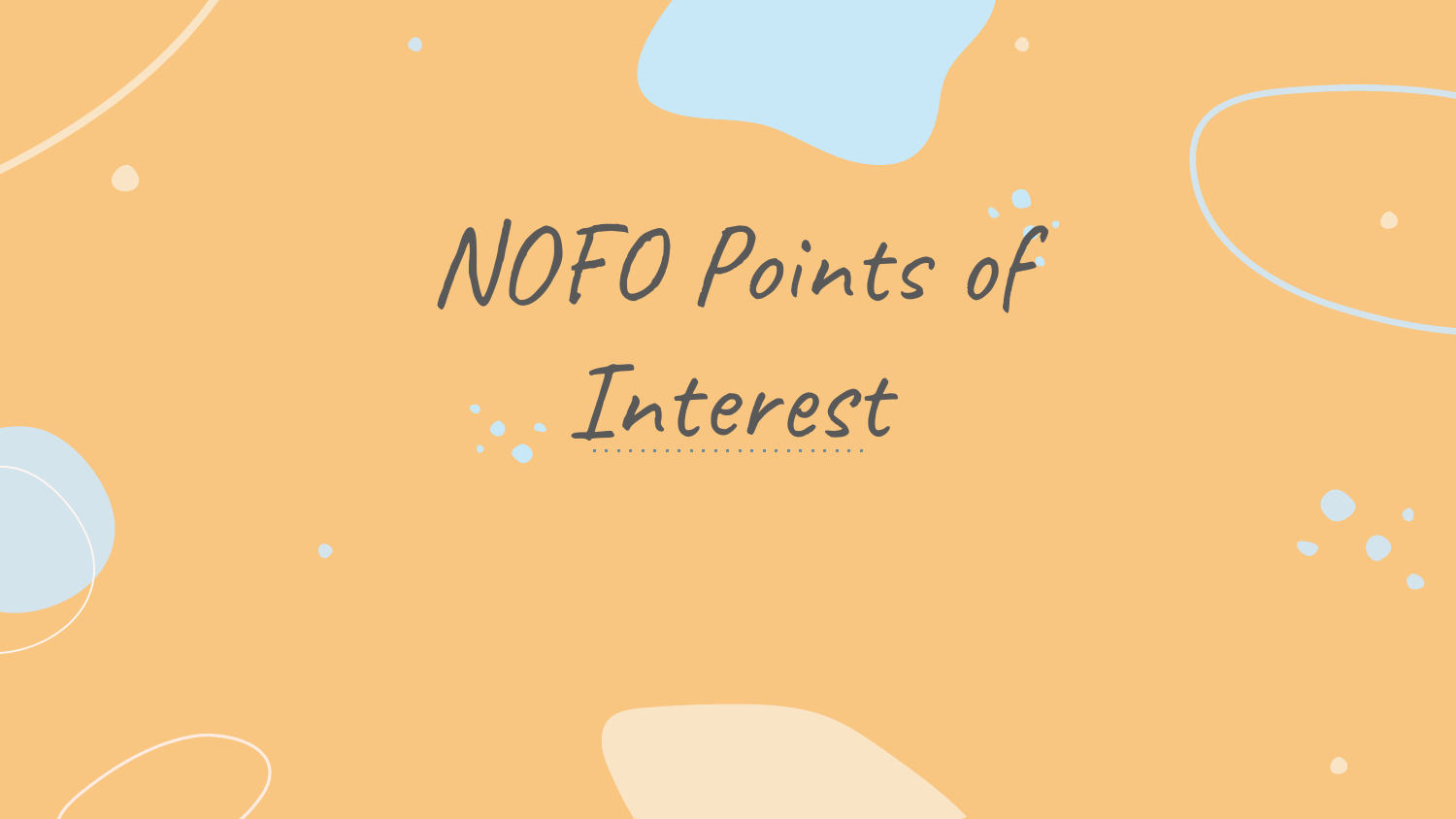# Changes from previous NOFO

- Indian Tribes and Tribally Designated Housing Entities allowed to be Collaborative Applicants, eligible entities or subrecipients of the CoC Program. Formula areas (defined in the Indian Housing Block Grant Program at 24 CFR 1000.302) are eligible to be added to existing CoCs or included in newly formed CoCs.
- **Housing First is back!**
- Incentivize CoCs that create projects that coordinate with housing providers and healthcare organizations to provide permanent housing and rapid rehousing services.
- Focus on racial equity and increased number of points for this section
- New section to promote inclusion of people with lived experience in planning
- Points added in regards to how CoCs addressed challenges resulting from COVID-19 for people experiencing homelessness, including increased calls due to DV, need for additional assistance related to mainstream benefits, and changes needed to Coordinated Entry.
- Points added for coordination with Emergency Solutions Grants (ESG) regarding CARES Act funding and distribution
- HUD determined that the sheltered Point in Time count is a better reflection of changes to homelessness, unsheltered counts will not be evaluated. Plans to measure sheltered and unsheltered data in 2022.

Information found on pgs. 7-9 of NOFO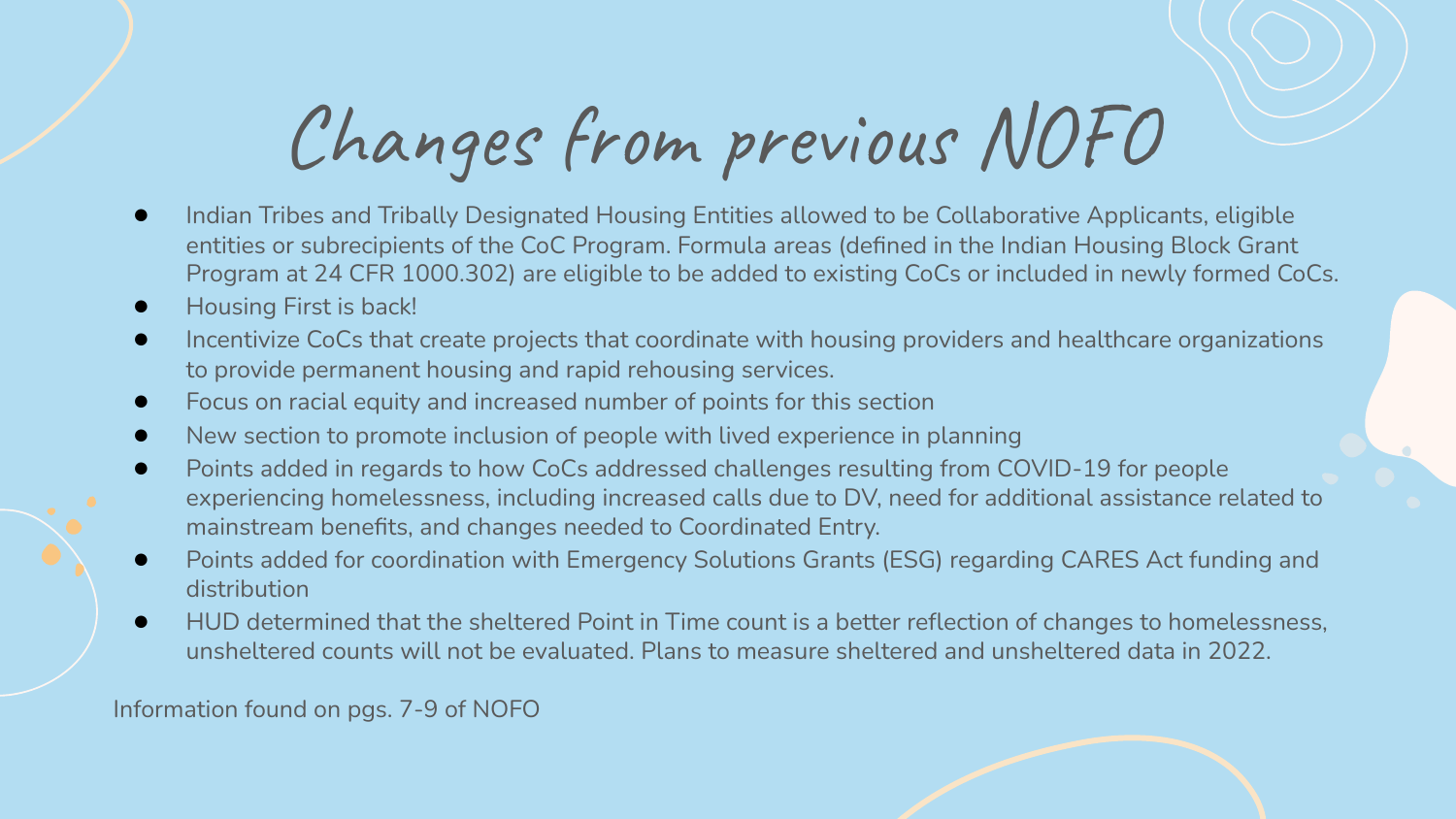### Tier 1 and Tier 2

- Tier 1 equals our Annual Renewal Demand amount (\$3,832,070)
- Tier 2 is the difference between Tier 1 and the maximum amount of renewal, reallocation, and CoC bonus funds (\$191,604)
- Planning grant is not ranked (\$114,962)

NOFO, pgs.13-14

• DV Bonus ranking -if selected for DV bonus, removed and everything moves up, if not retains ranked position (\$314,220)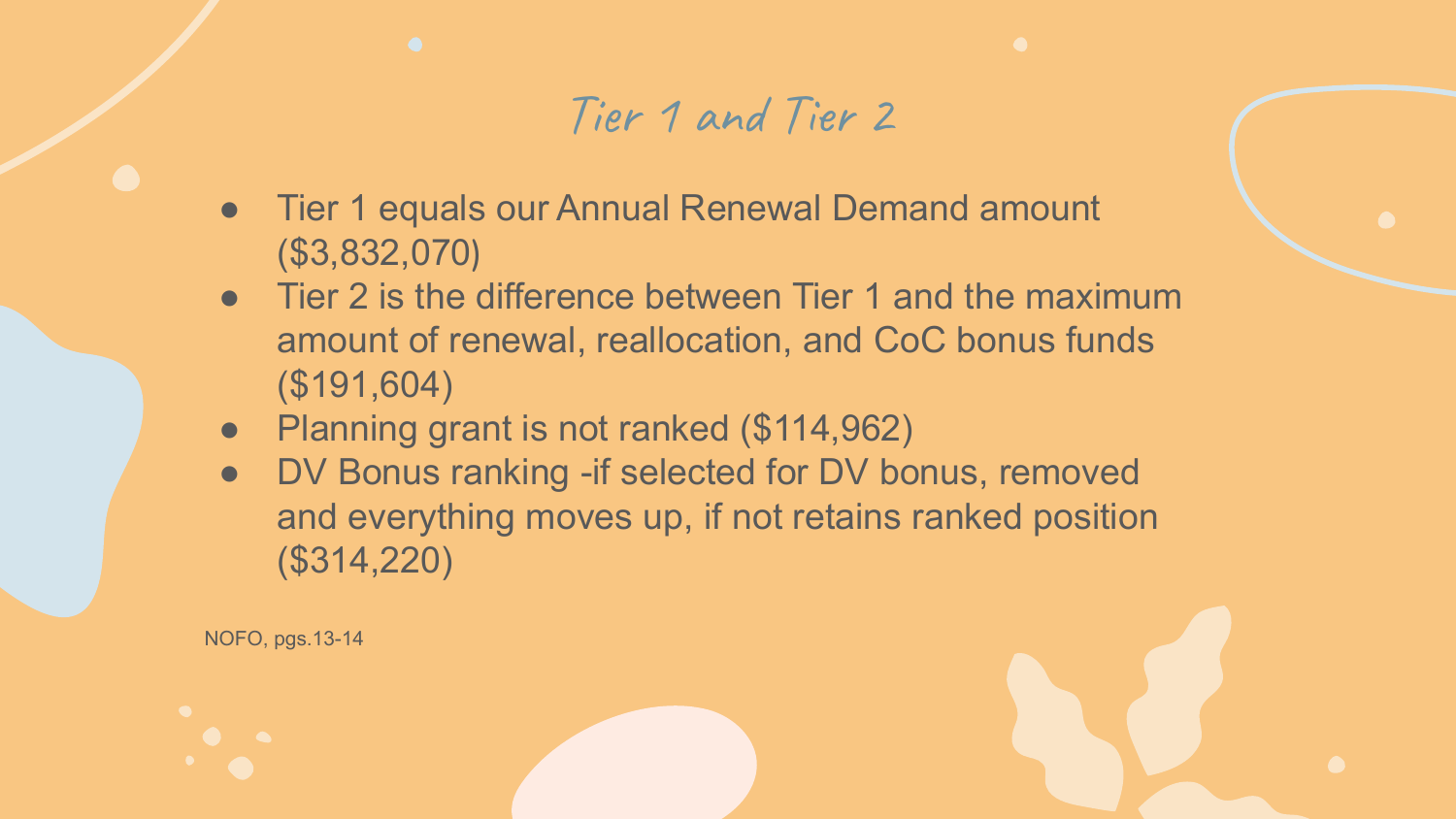New projects created through reallocation or with CoC Bonus

- Permanent Supportive Housing (PSH)
- Rapid Rehousing (RRH)
- Joint Transitional Housing Rapid Rehousing component projects (TH-RRH)
- Dedicated HMIS project (only HMIS lead can apply)
- Supportive Services only- Coordinated Entry (SSO-CE)
- <sup>\*\*</sup>CoCs may receive up to 10 bonus points on the CoC Application if the Priority List includes new projects that utilize housing vouchers and healthcare provided through an array of healthcare services providers. (p. 11) P. 35 of the NOFO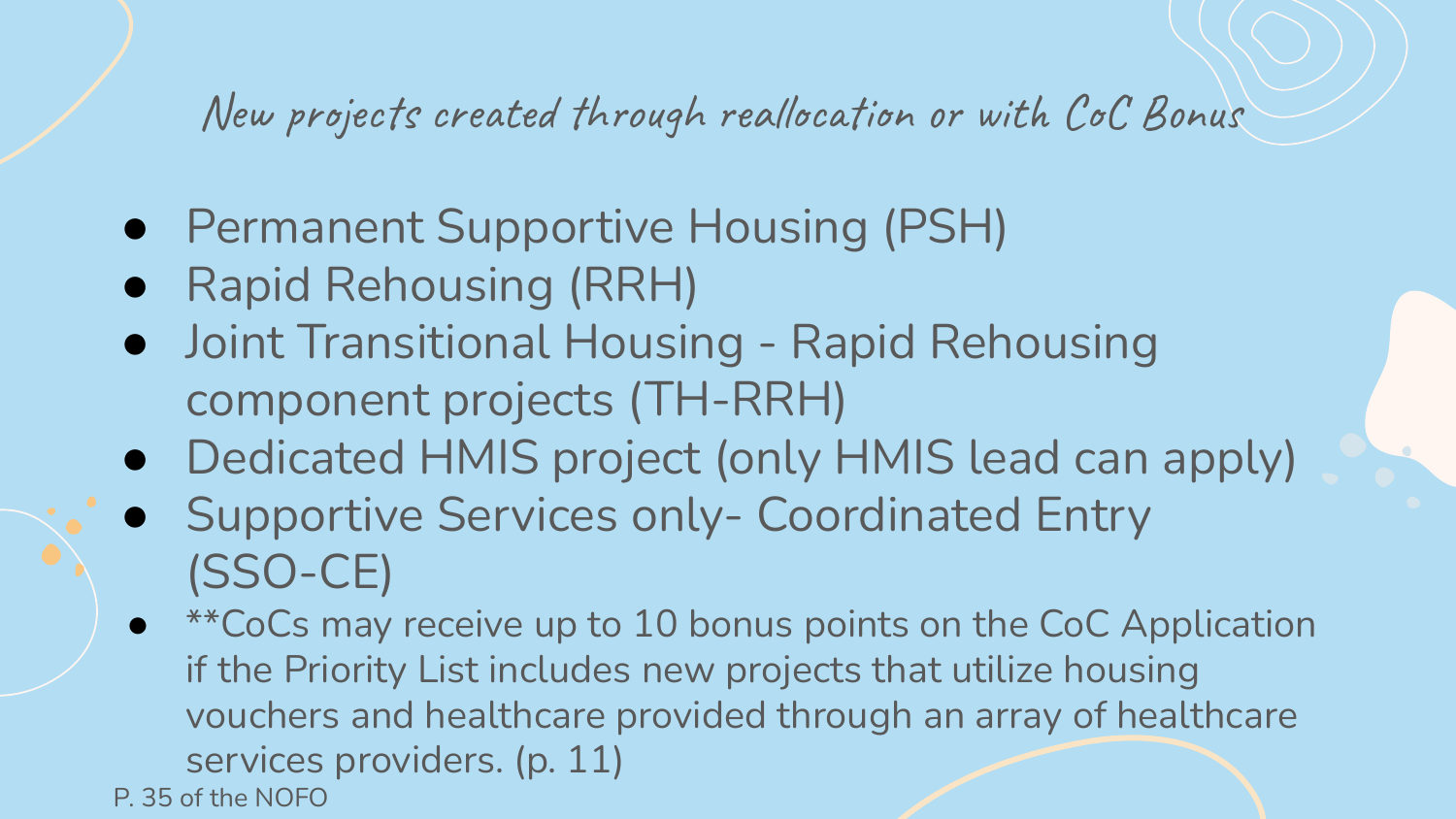New projects created with Domestic Violence Bonus

- Rapid Rehousing (RRH)
- Joint Transitional Housing Rapid Rehousing component projects (TH-RRH)
- Supportive Services only- Coordinated Entry (SSO-CE) (only one application per CoC can be submitted)

P. 15 of the NOFO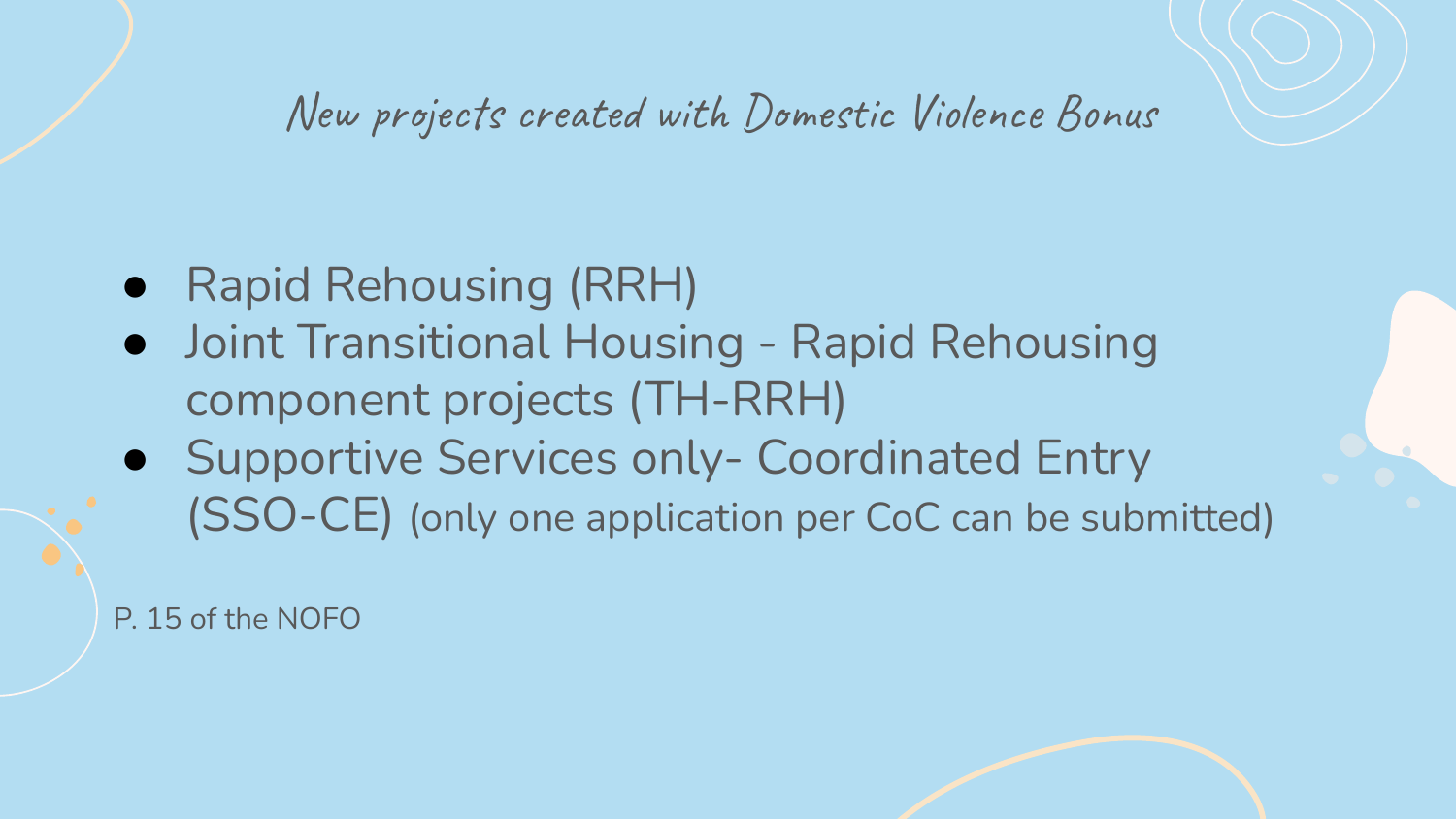Participant Eligibility

- Must participate in coordinated entry and selection of program participants must be consistent with coordinated entry processes
- Youth aged 24 and under must not be required to provide third-party documentation that the meet the homeless definition as a condition of receiving services *under this NOFO* (some additional language specific to youth serving providers)

P. 16 of the NOFO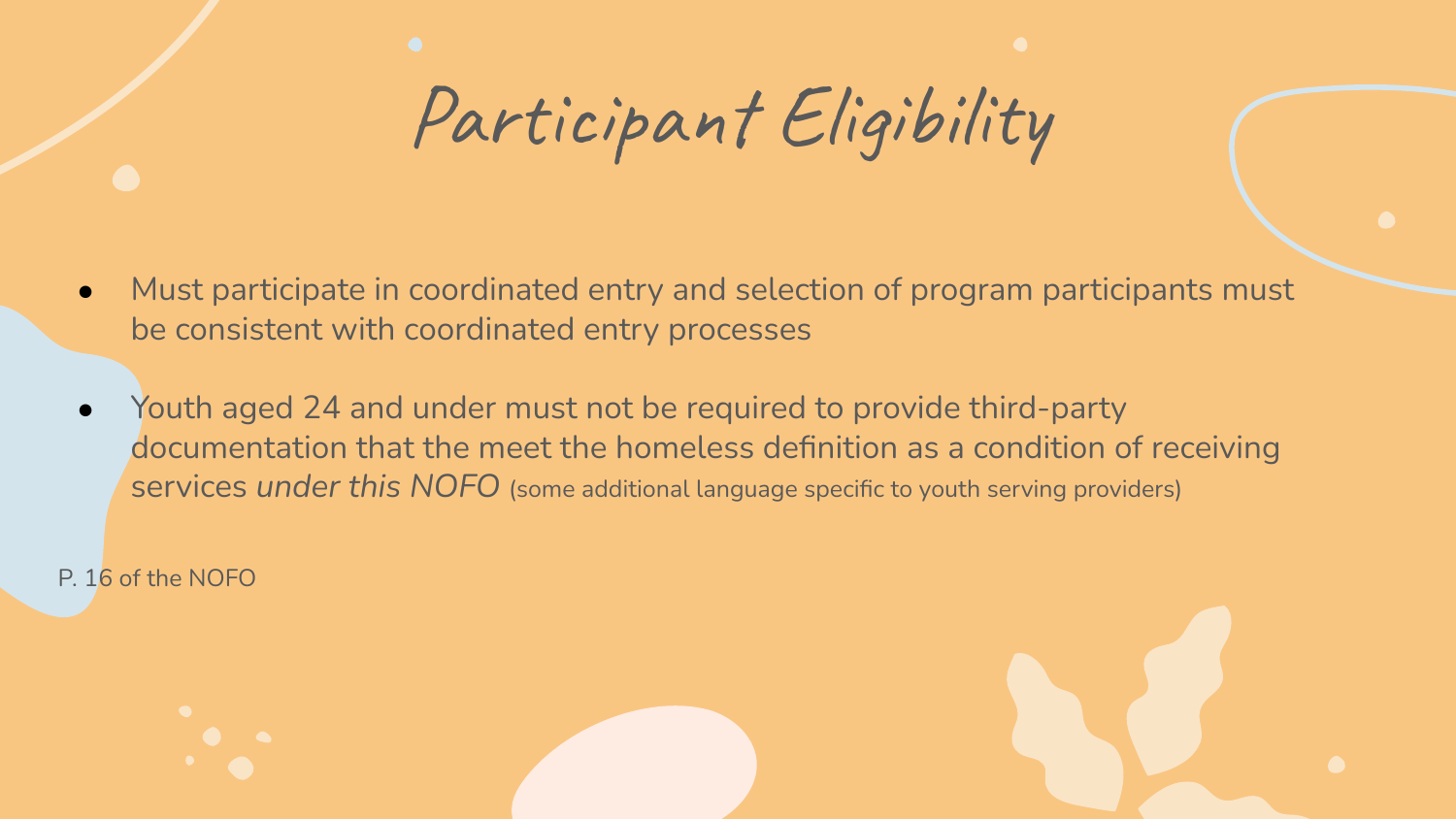Participant Eligibility -

Renewals

- **Permanent Supportive Housing** 
	- Participants who are eligible under current grant agreement
	- Persons eligible to be served by DedicatedPLUS
	- Persons experiencing chronic homelesseness at the time they initially enroll in the project
- Rapid Rehousing, Joint TH and RRH, and Coordinated Entry may serve persons who qualify as homeless under paragraphs 1, 2, or 4 of 24 CFR 578.3. May serve those under paragraph 3 if CoC is approved to do so.
- Must follow Written Standards

#### P.16-17 of the NOFO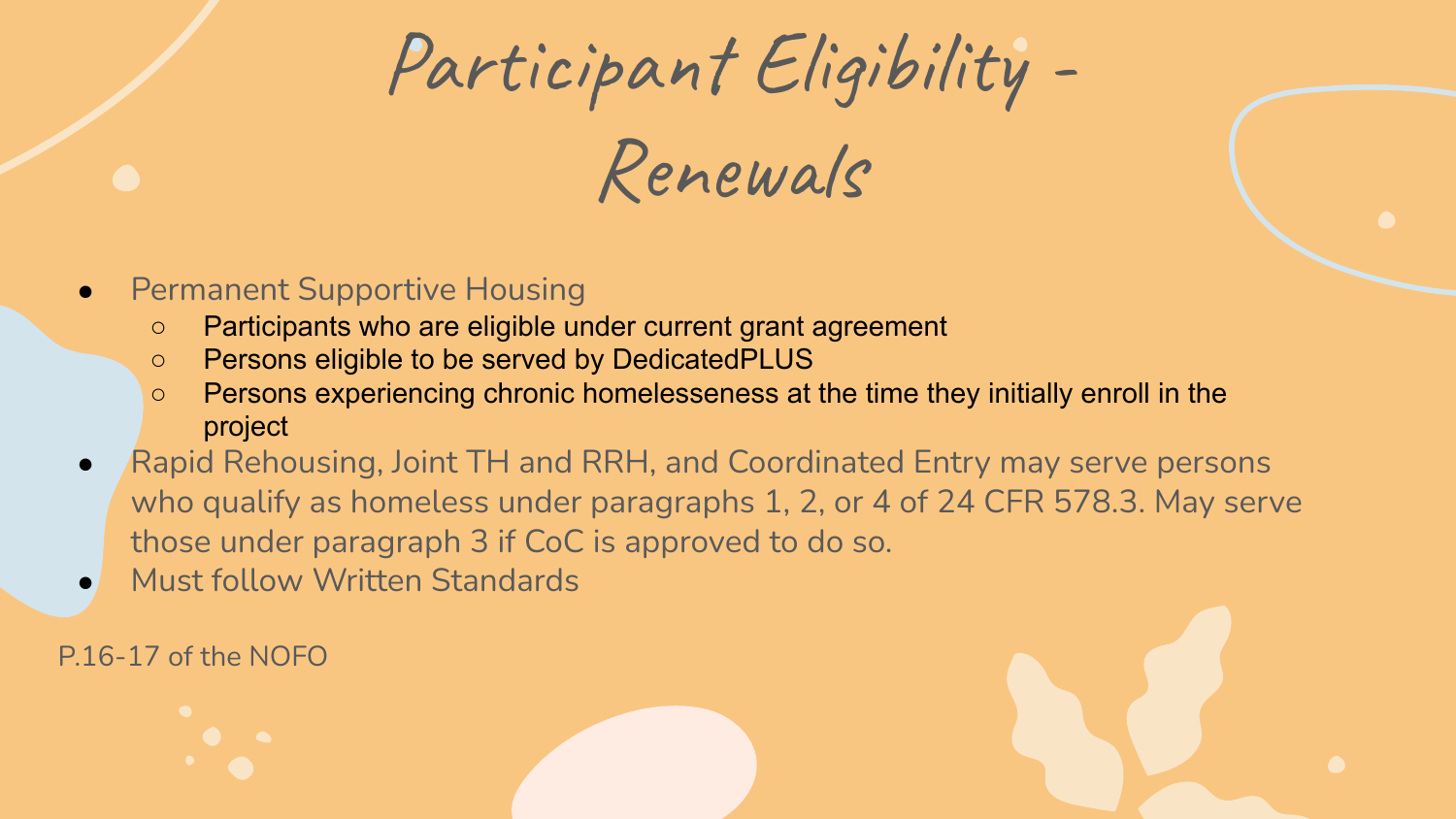Participant Eligibility - New

Projects

- **Permanent Supportive Housing** 
	- Persons eligible to be served by DedicatedPLUS
	- Persons experiencing chronic homelesseness at the time they initially enroll in the project
- Rapid Rehousing, Joint TH and RRH, and Coordinated Entry may serve persons who qualify as homeless under paragraphs 1, 2, or 4 of 24 CFR 578.3. May serve those under paragraph 3 if CoC is approved to do so.
- New DV Bonus projects must serve survivors of domestic violence, dating violence, sexual assault, or stalking
- **Must follow Written Standards**

P. 17 of the NOFO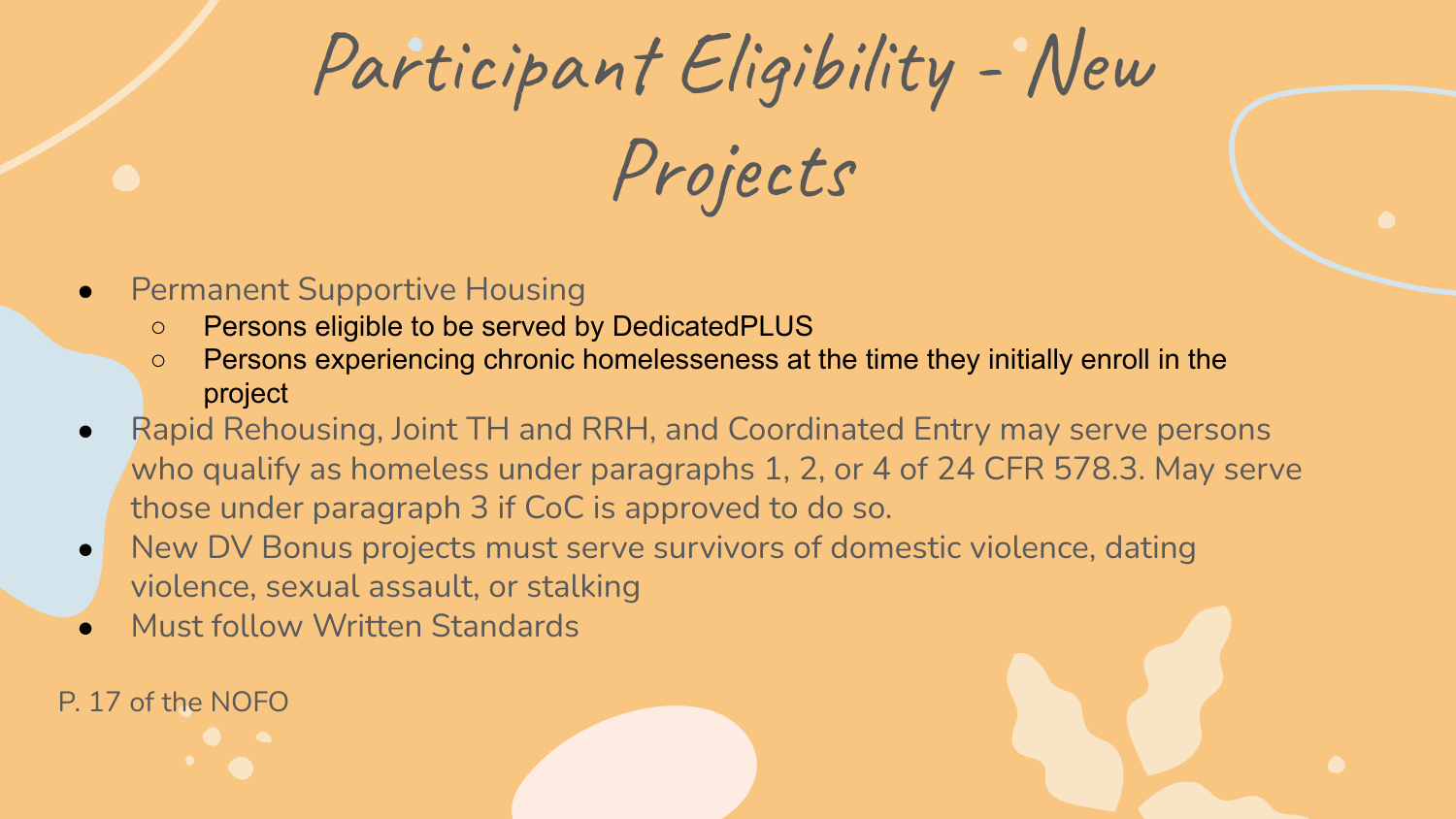DedicatedPLUS

A permanent supportive housing project where 100% of the beds are dedicated to serve individuals, households with children, and unaccompanied youth (including pregnant or parenting youth) that at intake meet one of the following categories:

- Experiencing chronic homelessness
- Residing a transitional housing project that will be eliminated and meets the definition of chronically homeless in effect at the time in which the individual or family entered the transitional housing project
- Residing in a place not meant for human habitation, emergency shelter, or Safe Haven and had been admitted and enrolled in a permanent housing project within the last year but were unable to maintain a housing placement and met the definition of chronic homelessness prior to entering the project.
- Residing and has resided in a place not meant for human habitation, Safe Haven, or emergency shelter for at least 12 months in the last three years, but has not done so on four separate occasions and the individual or head of household meet the definition of 'homeless individual with a disability'
- Receiving assistance through a VA-funded homeless assistance program and met ofe of the above criteria at initial intake to the VA's homeless assistance program

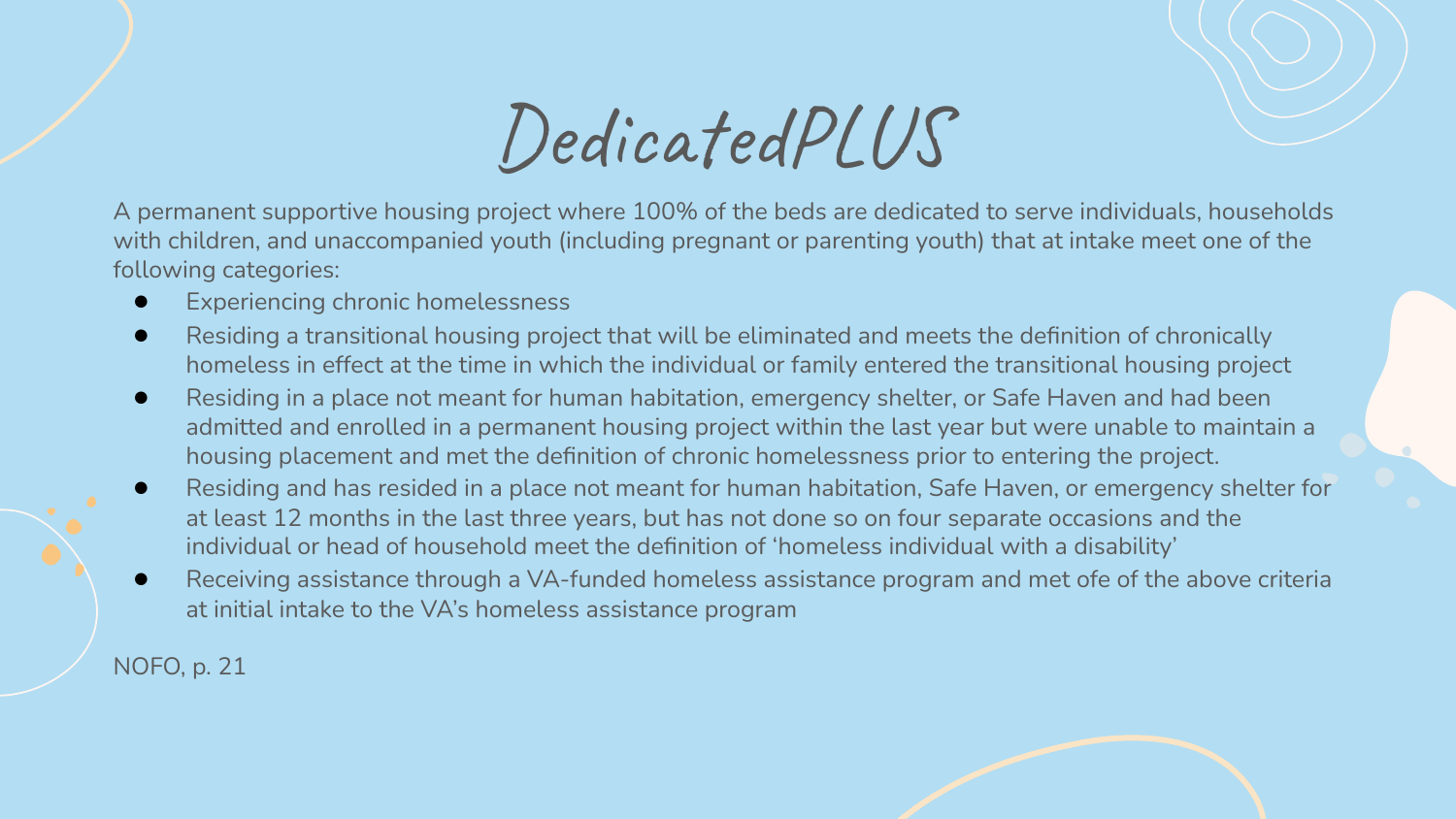Other Federal Statutes

CoCs may request up to 10% of funding be approved to serve homeless households with children and youth defined as homeless under other federal statutes who are unstably housed. The only project types that will be funded to serve this population are Supportive Services Only and Joint TH-RRH. CoCs making this request must demonstrate that serving this population is of equal or greater priority, which means it is equally or more cost effective in meeting the overall goals and objectives for reducing the number of people experiencing homelessness and the length of time homeless. NOFO p.78-9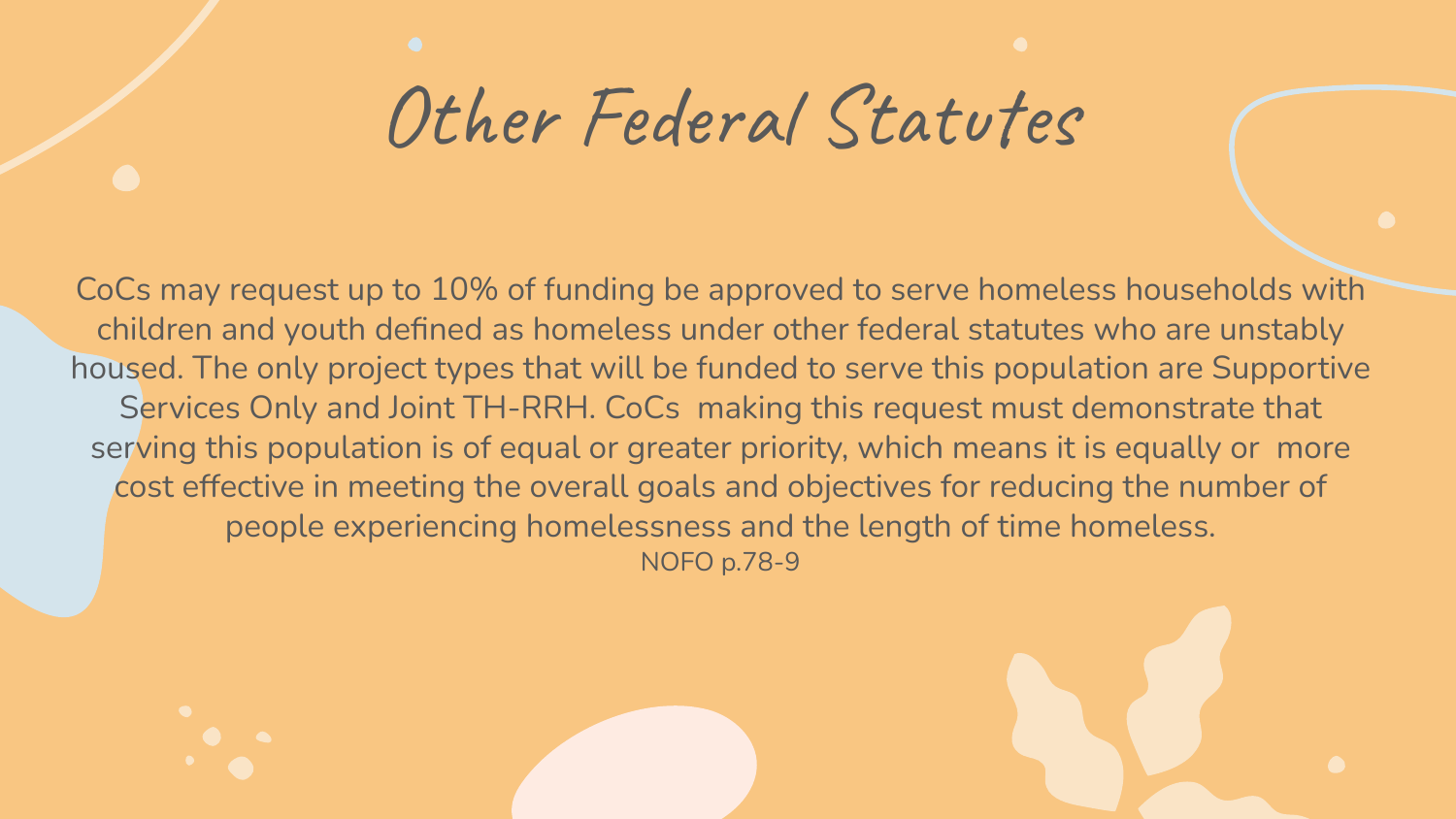Expansion

The process by which a renewal project applicant submits a new project application to expand its current operations by adding units, beds, persons served, services provided to existing program participants, or in the case of HMIS, increase the current HMIS activities within the CoC.

Can use DV Bonus to expand a project, but those funds must be used to serve survivors.

Required to submit:

- Renewal project application that will be expanded; and
- A new project application with the expansion information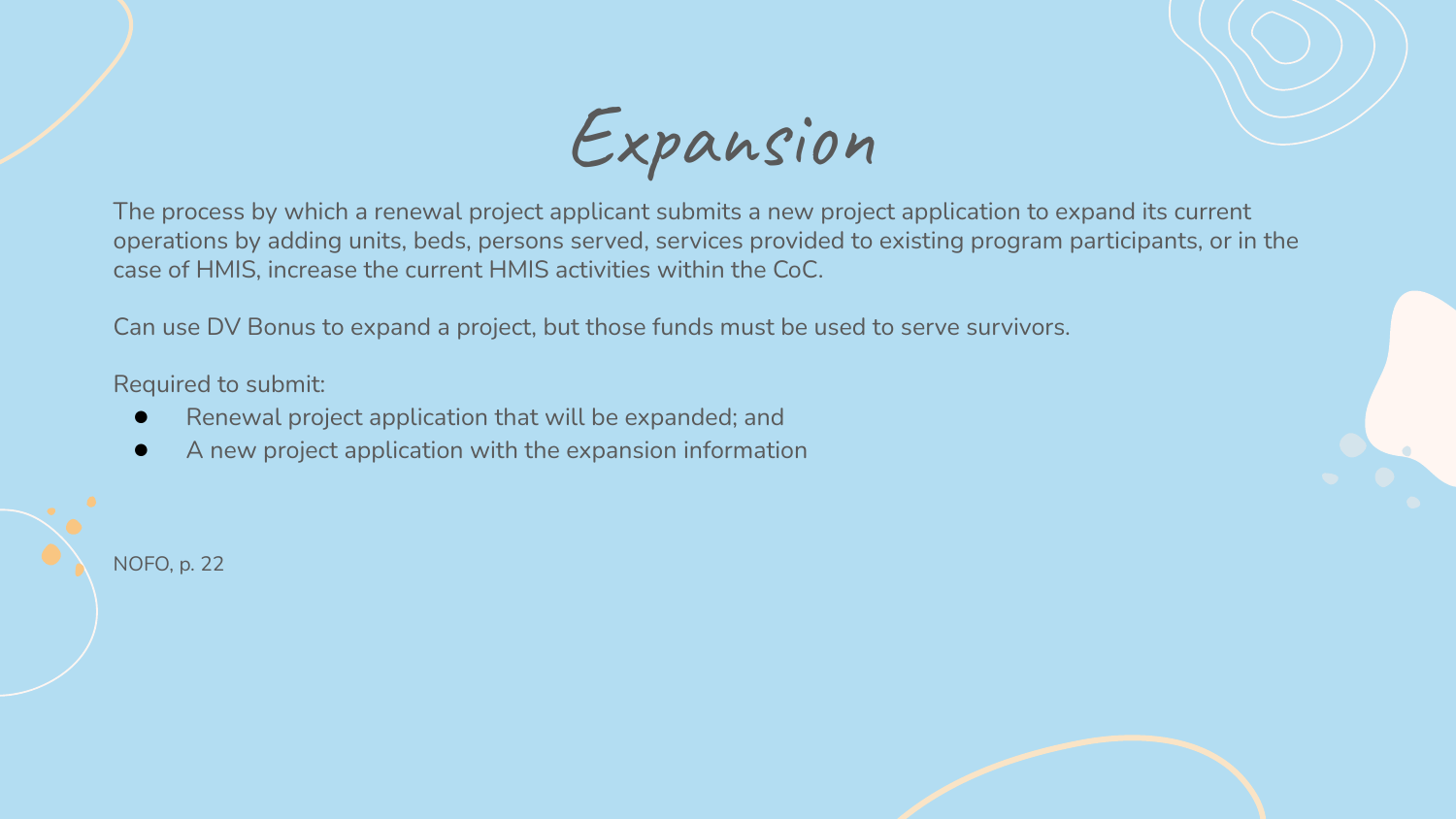Consolidation Project

Project applicants can consolidate two but no more than ten eligible renewal projects.

The projects must have the same recipient and be for the same component.

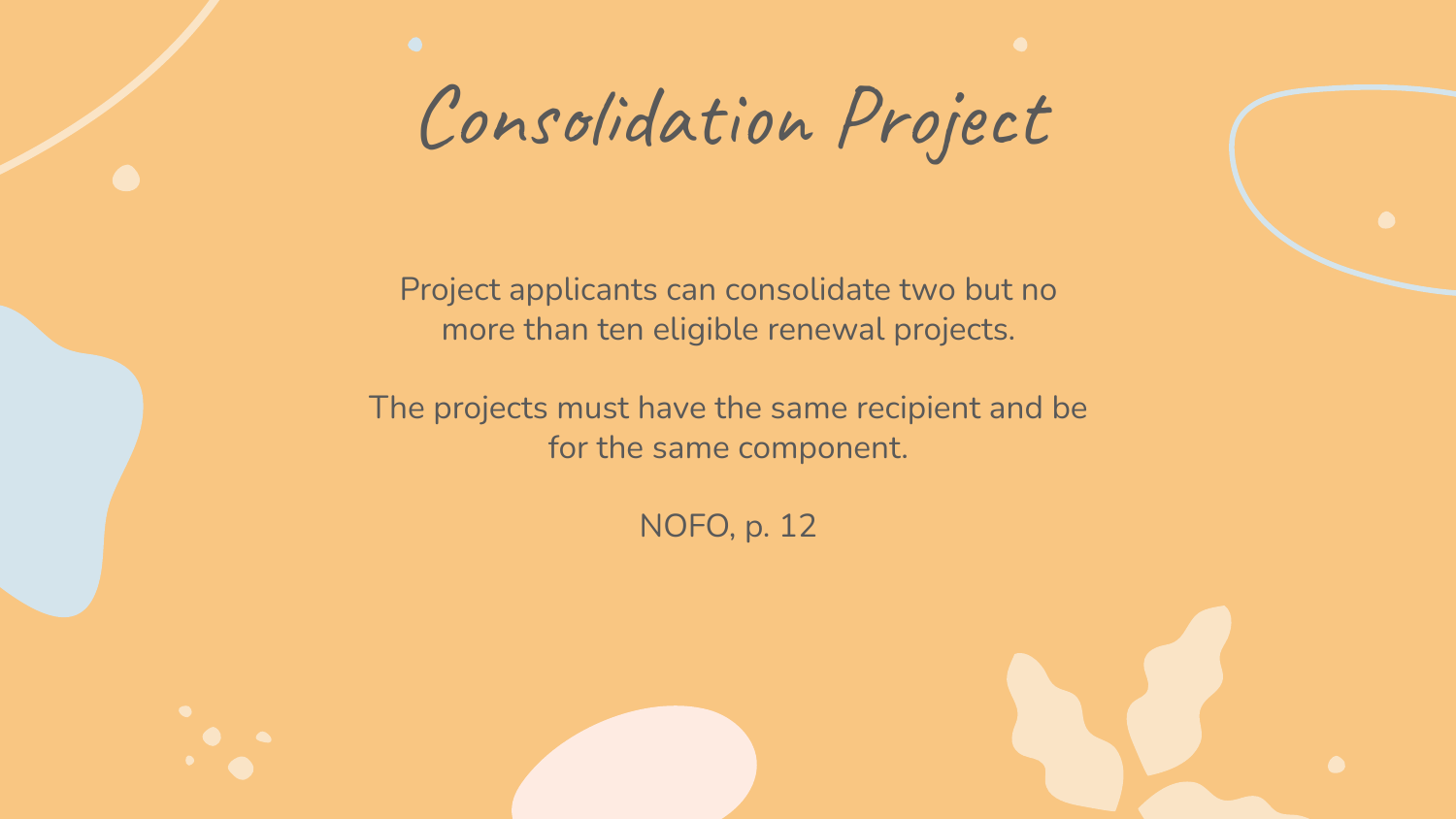## Transition Grant

A grant to fund a new project to transition to an eligible renewal project being eliminated through reallocation from one program component to another eligible new component over a 1-year period.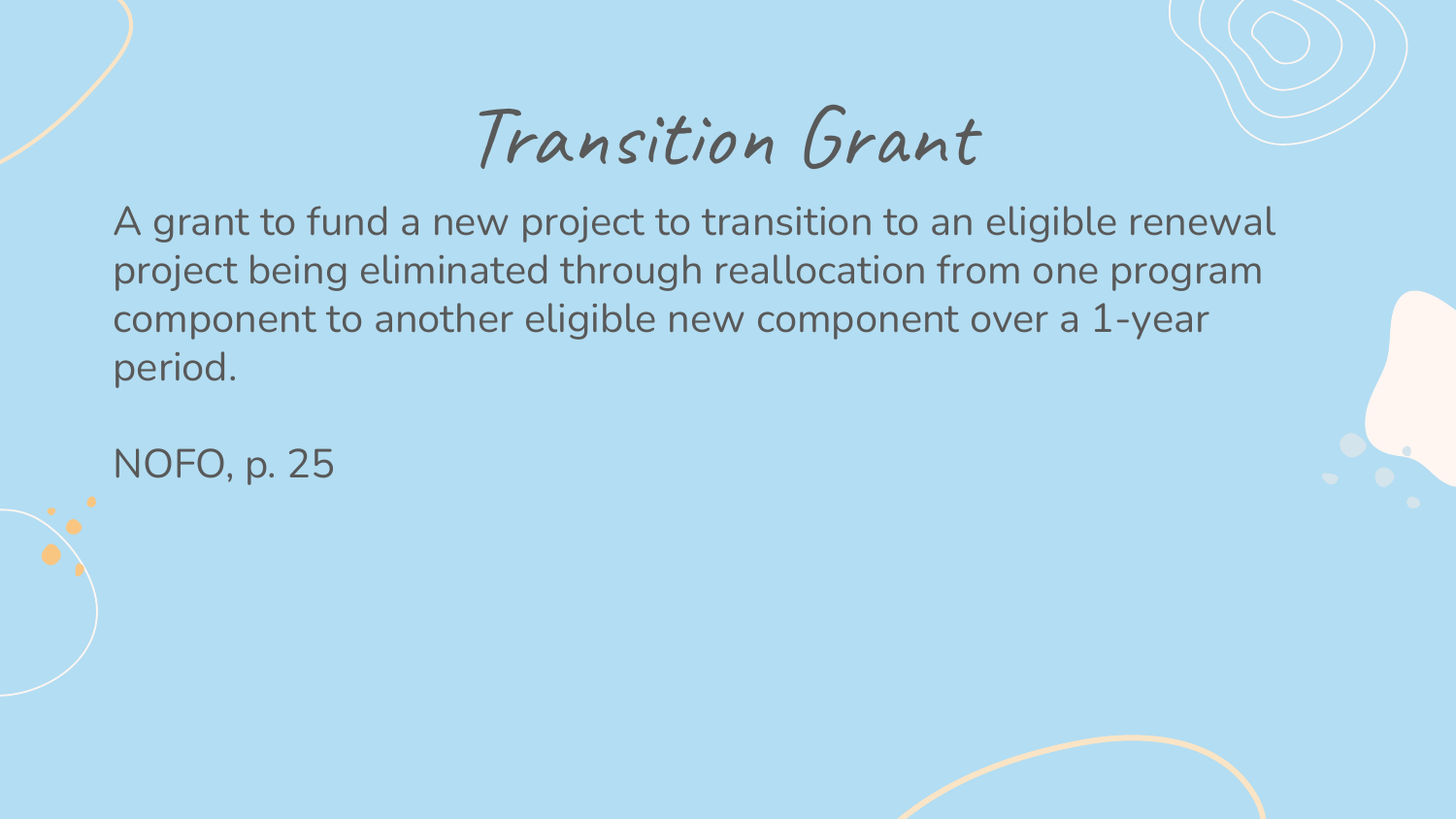

### **Must provide 25% match**

- Cash can use funds from any source: federal (excluding CoC), State, local, private, may also use program income
- In-kind may use the value of any real property, equipment, goods, or services contributed to the project as match, provided that if they were paid for with grant funds, they would be eligible; services provided by third party must be documented by an MOU

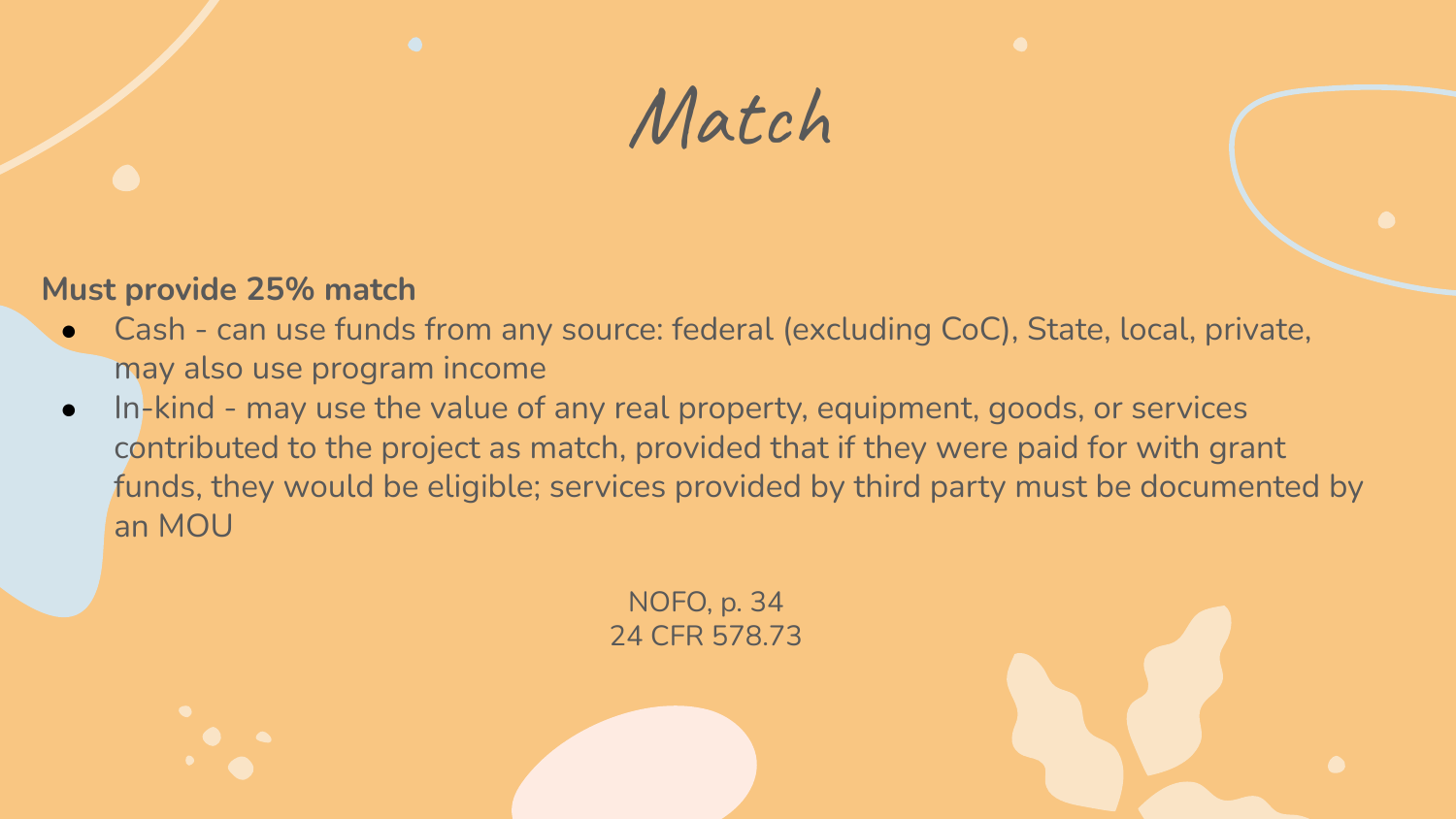# How to apply for CoC funds?

- **1.** Let Torrie know that you are planning to apply. Ask her questions. Ask for help.
- 2. Create an account in [e-snaps](https://www.hudexchange.info/programs/e-snaps/)
	- a. Use the navigation/instruction guides
	- b. Complete project application in esnaps and submit before October 4th at Noon
- 3. Complete the project application (New, First-time Renewal or Renewal). Please review the scoring tool before completing. Submit completed application to [hsc@cityofmadison.com](mailto:hsc@cityofmadison.com) by October 4th at Noon.

**Late or incomplete applications will not be considered. Please do not wait until the deadline to submit the application. No grace period will be granted.**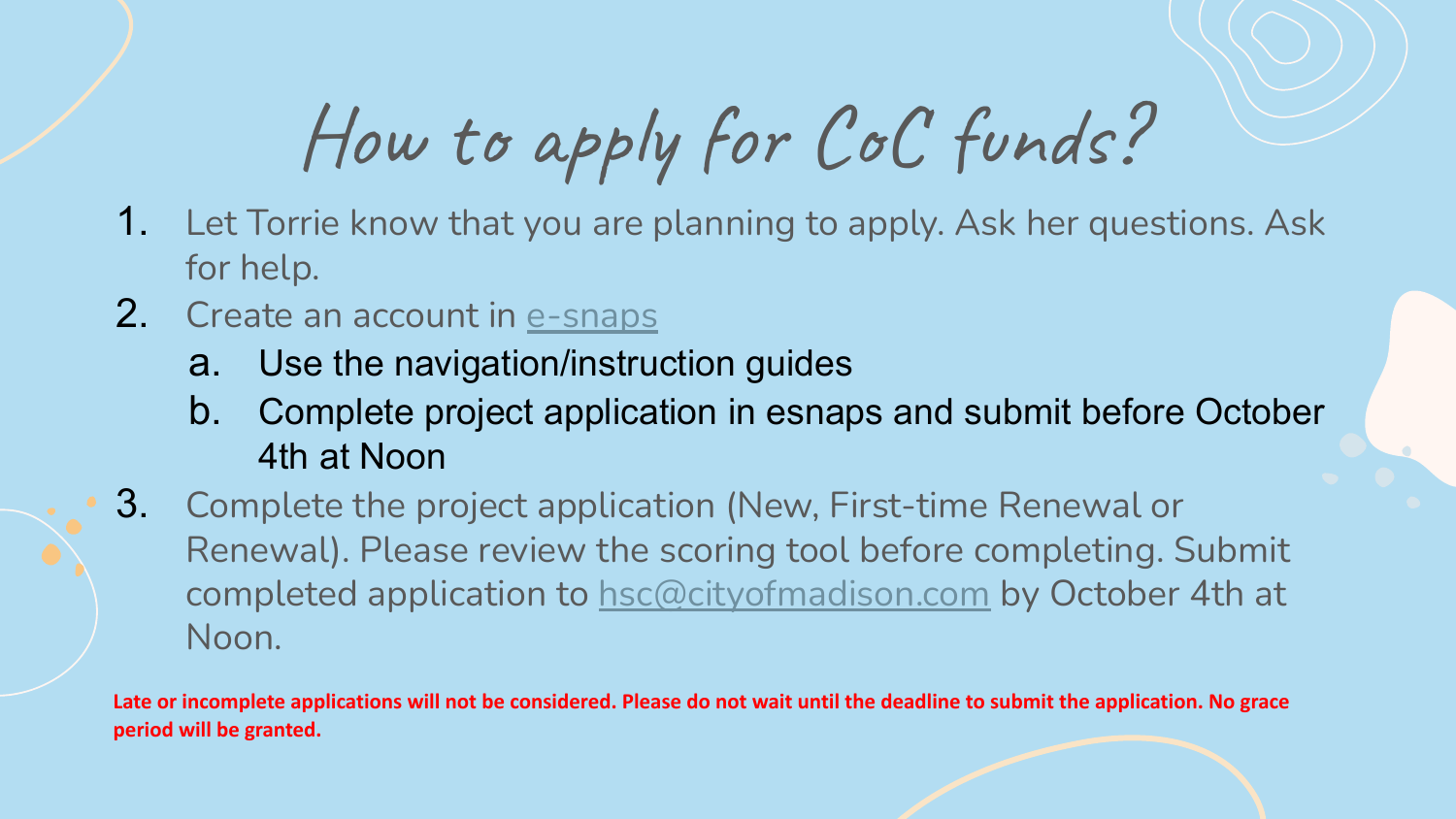Then, what happens?

Torrie will review applications for completion and send to the review team.

Review team will read applications and score them.

A Q&A session will be held for applicants to give a brief overview of their project and answer questions of the review team.

Review team will prepare a proposed funding slate and present to the HSC Board of Directors.

HSC Board of Directors will vote at the October meeting on the final funding slate.

Funding slate will be submitted to HUD with all application materials by November 16, 2021.